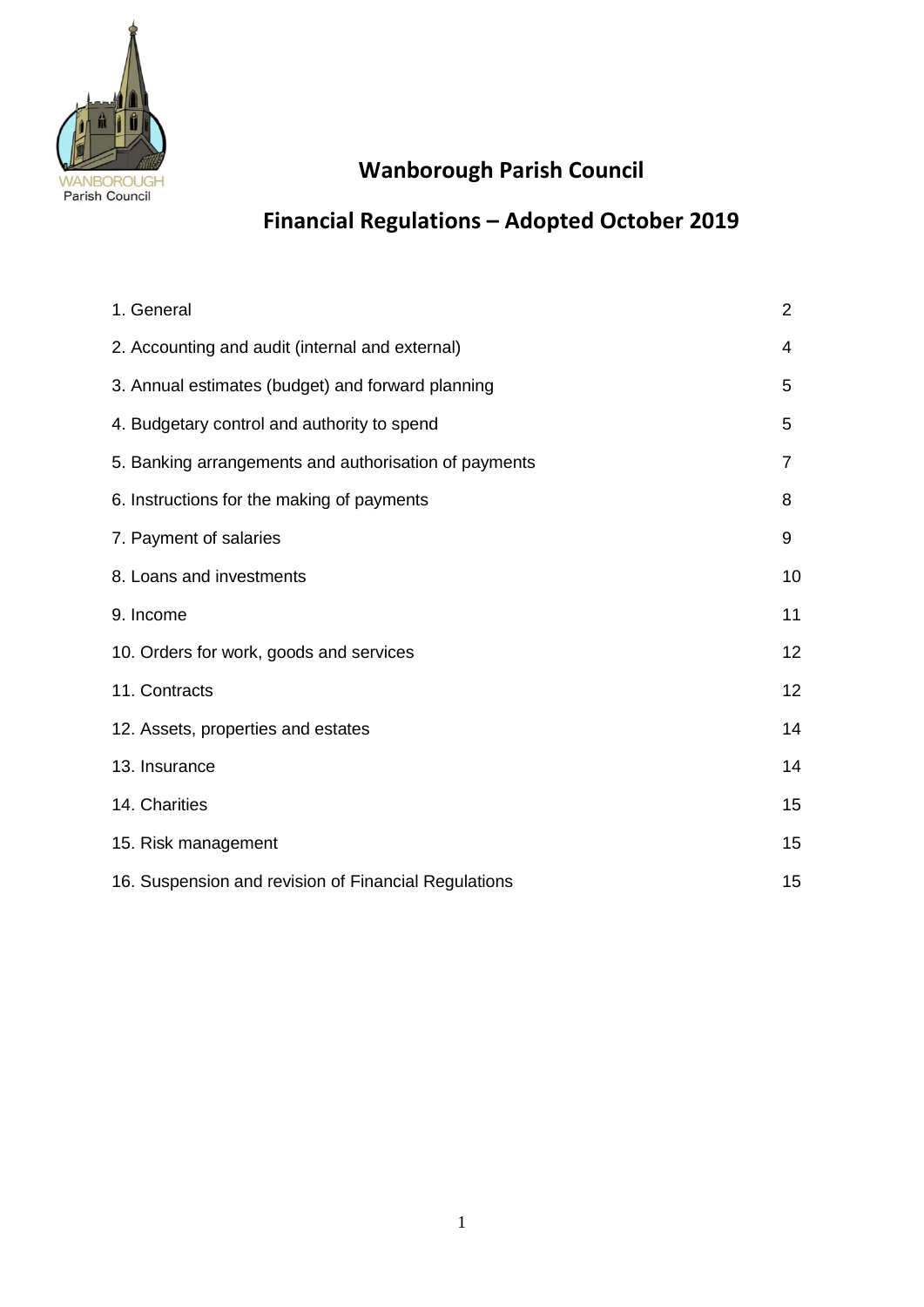# **1. General**

1.1. These financial regulations govern the conduct of financial management by the council and may only be amended or varied by resolution of the council. Financial regulations are one of the council's three governing policy documents providing procedural guidance for members and officers. Financial regulations must be observed in conjunction with the council's standing orders and any individual financial regulations relating to contracts.

1.2. The council is responsible in law for ensuring that its financial management is adequate and effective and that the council has a sound system of internal control which facilitates the effective exercise of the council's functions, including arrangements for the management of risk.

1.3. The council's accounting control systems must include measures:

- for the timely production of accounts:
- that provide for the safe and efficient safeguarding of public money;
- to prevent and detect inaccuracy and fraud; and
- identifying the duties of officers.

1.4. These financial regulations demonstrate how the council meets these responsibilities and requirements.

1.5. At least once a year, prior to approving the Annual Governance Statement, the council must review the effectiveness of its system of internal control which shall be in accordance with proper practices.

1.6. Deliberate or wilful breach of these Regulations by an employee may give rise to disciplinary proceedings.

1.7. Members of council are expected to follow the instructions within these Regulations and not to entice employees to breach them. Failure to follow instructions within these Regulations brings the office of councillor into disrepute.

1.8. The Clerk has been appointed as RFO for this council and these regulations will apply accordingly.

1.9. The RFO;

- acts under the policy direction of the council;
- administers the council's financial affairs in accordance with all Acts, Regulations and proper practices;
- determines on behalf of the council its accounting records and accounting control systems;
- ensures the accounting control systems are observed;
- maintains the accounting records of the council up to date in accordance with proper practices;
- assists the council to secure economy, efficiency and effectiveness in the use of its resources; and
- produces financial management information as required by the council.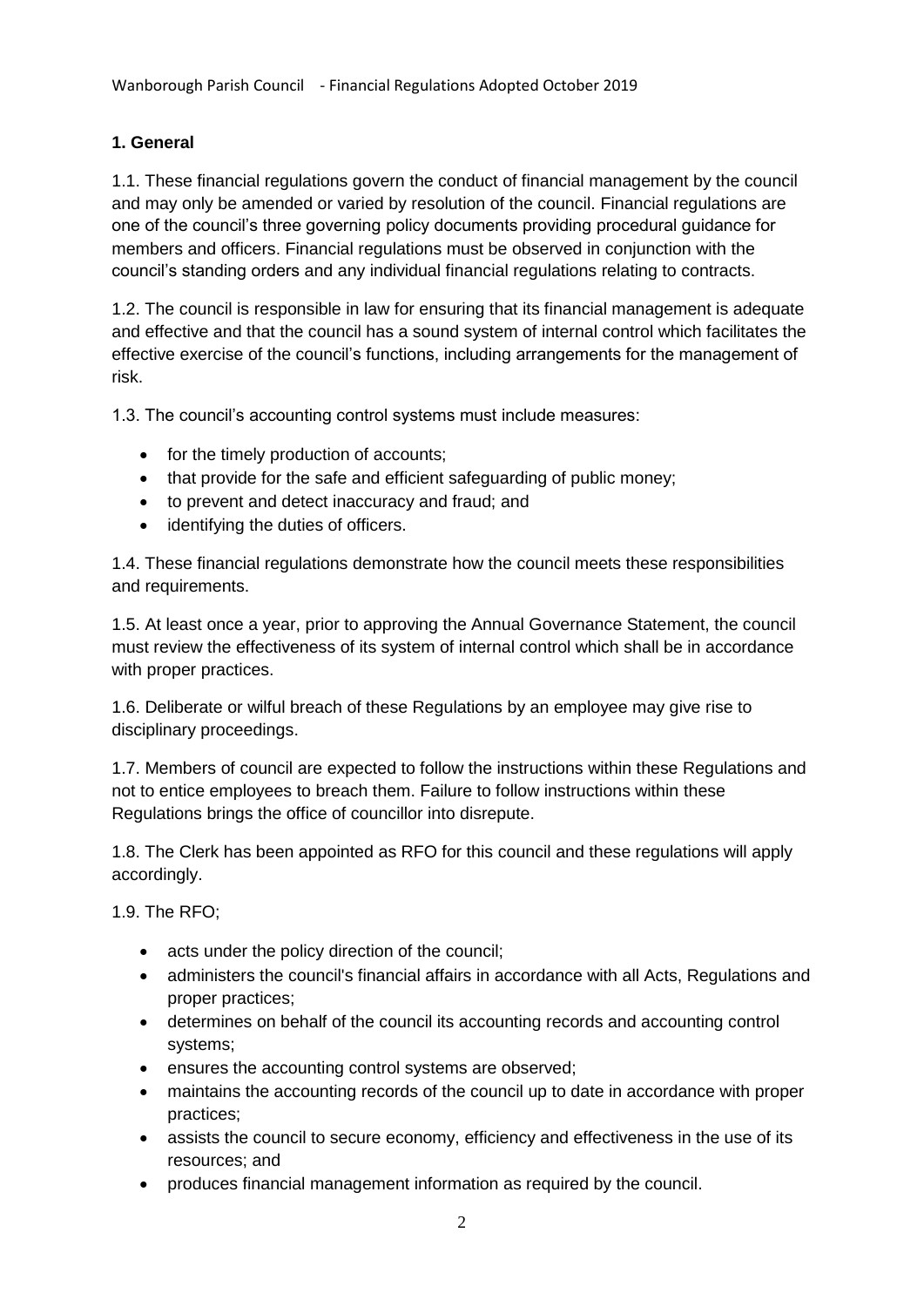1.10. The accounting records determined by the RFO shall be sufficient to show and explain the council's transactions and to enable the RFO to ensure that any income and expenditure account and statement of balances, or record of receipts and payments and additional information, as the case may be, or management information prepared for the council from time to time comply with the Accounts and Audit Regulations.

1.11. The accounting records determined by the RFO shall in particular contain:

- entries from day to day of all sums of money received and expended by the council and the matters to which the income and expenditure or receipts and payments account relate;
- a record of the assets and liabilities of the council; and
- wherever relevant, a record of the council's income and expenditure in relation to claims made, or to be made, for any contribution, grant or subsidy.

1.12. The accounting control systems determined by the RFO shall include:

- procedures to ensure that the financial transactions of the council are recorded as soon as reasonably practicable and as accurately and reasonably as possible;
- procedures to enable the prevention and detection of inaccuracies and fraud and the ability to reconstruct any lost records;
- identification of the duties of officers dealing with financial transactions and division of responsibilities of those officers in relation to significant transactions;
- procedures to ensure that uncollectable amounts, including any bad debts are not submitted to the council for approval to be written off except with the approval of the RFO and that the approvals are shown in the accounting records; and
- measures to ensure that risk is properly managed.

1.13. The council is not empowered by these Regulations or otherwise to delegate certain specified decisions. In particular any decision regarding:

- setting the final budget or the precept (council tax requirement):
- approving accounting statements;
- approving an annual governance statement;
- borrowing;
- writing off bad debts;
- declaring eligibility for the General Power of Competence; and
- addressing recommendations in any report from the internal or external auditors, shall be a matter for the full council only.

1.14. In addition, the council must:

- determine and keep under regular review the bank mandate for all council bank accounts;
- approve any grant or a single commitment in excess of £5,000; and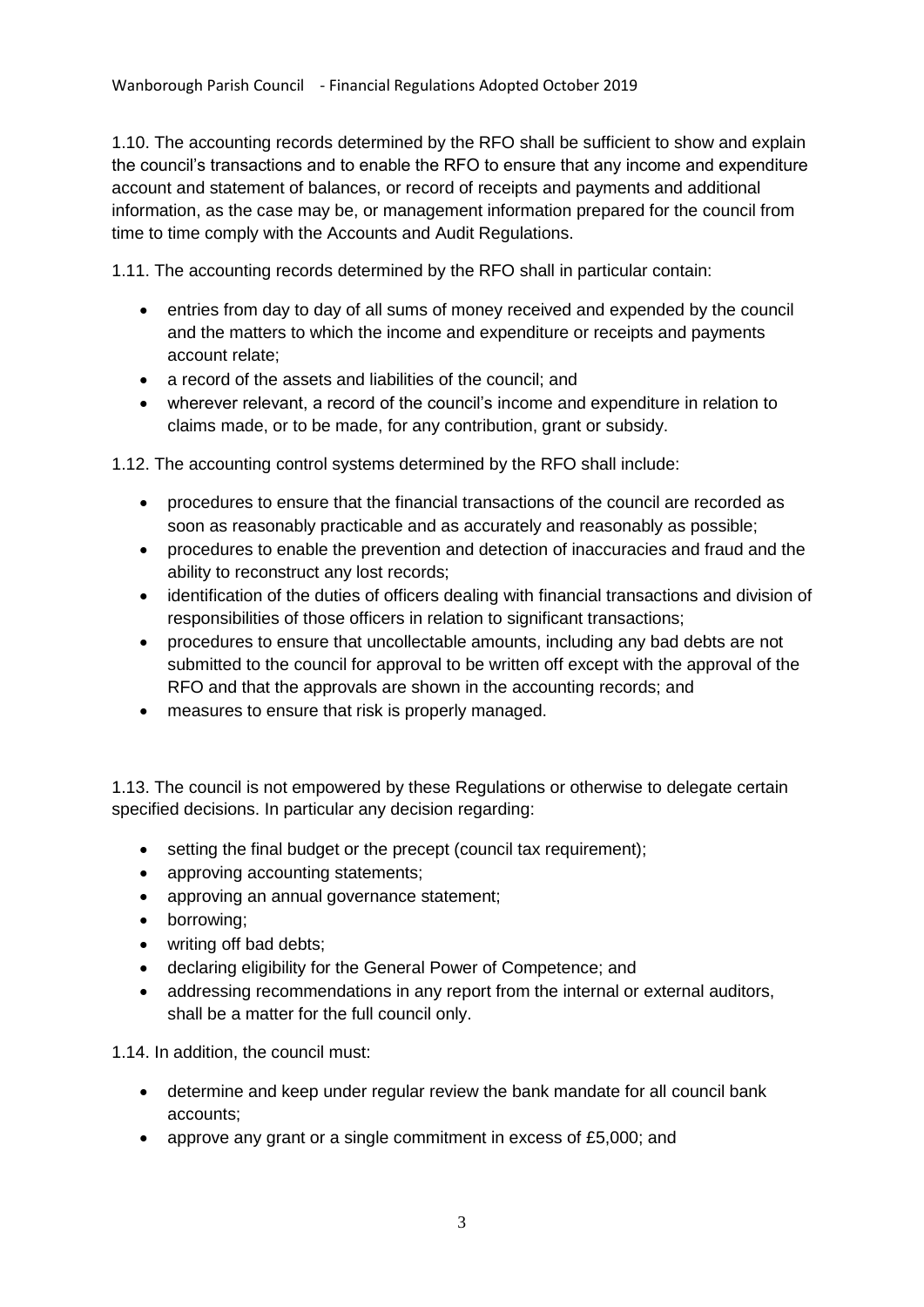• in respect of the annual salary for any employee have regard to recommendations about annual salaries of employees made by the relevant committee in accordance with its terms of reference.

1.15. In these financial regulations, references to the Accounts and Audit Regulations or 'the regulations' shall mean the regulations issued under the provisions of section 27 of the Audit Commission Act 1998, or any superseding legislation, and then in force unless otherwise specified.

In these financial regulations the term 'proper practice' or 'proper practices' shall refer to guidance issued in *Governance and Accountability for Local Councils - a Practitioners' Guide (England)* issued by the Joint Practitioners Advisory Group (JPAG), available from the websites of NALC and the Society for Local Council Clerks (SLCC).

#### **2. Accounting and audit (internal and external)**

2.1. All accounting procedures and financial records of the council shall be determined by the RFO in accordance with the Accounts and Audit Regulations, appropriate guidance and proper practices.

2.2. On a regular basis, at least once in each quarter, and at each financial year end, a member other than the Chairman shall be appointed to verify bank reconciliations (for all accounts) produced by the RFO. The member shall sign the reconciliations and the original bank statements (or similar document) as evidence of verification. This activity shall on conclusion be reported, including any exceptions, to and noted by the council's Finance Committee.

2.3. The RFO shall complete the annual statement of accounts, annual report, and any related documents of the council contained in the Annual Return (as specified in proper practices) as soon as practicable after the end of the financial year and having certified the accounts shall submit them and report thereon to the council within the timescales set by the Accounts and Audit Regulations.

2.4. The council shall ensure that there is an adequate and effective system of internal audit of its accounting records, and of its system of internal control in accordance with proper practices. Any officer or member of the council shall make available such documents and records as appear to the council to be necessary for the purpose of the audit and shall, as directed by the council, supply the RFO, internal auditor, or external auditor with such information and explanation as the council considers necessary for that purpose.

2.5. The internal auditor shall be appointed by and shall carry out the work in relation to internal controls required by the council in accordance with proper practices.

2.6. The internal auditor shall:

- be competent and independent of the financial operations of the council;
- report to council in writing, or in person, on a regular basis with a minimum of one annual written report during each financial year;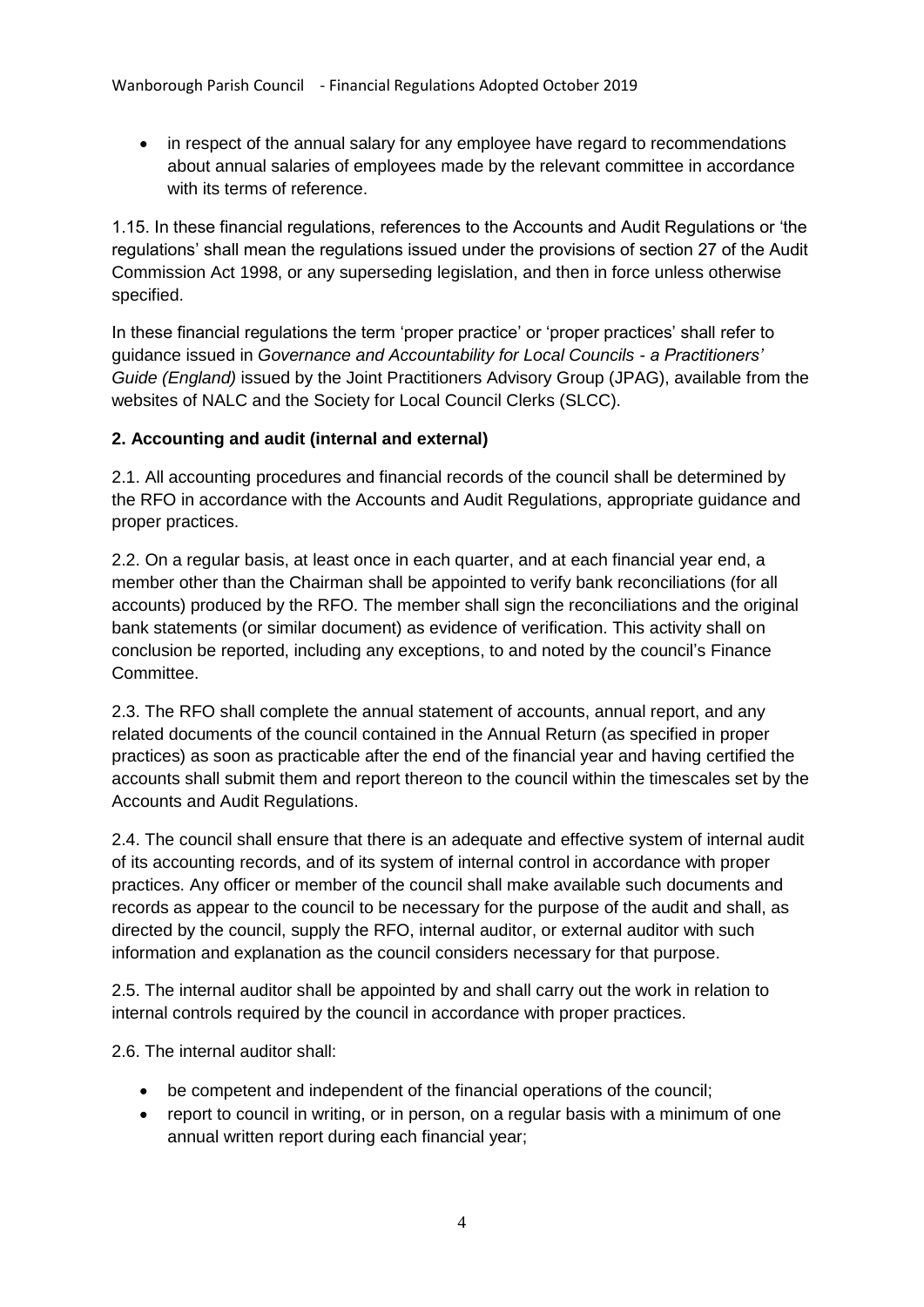- to demonstrate competence, objectivity and independence, be free from any actual or perceived conflicts of interest, including those arising from family relationships; and
- has no involvement in the financial decision making, management or control of the council

2.7. Internal or external auditors may not under any circumstances:

- perform any operational duties for the council;
- initiate or approve accounting transactions; or
- direct the activities of any council employee, except to the extent that such employees have been appropriately assigned to assist the internal auditor.

2.8. For the avoidance of doubt, in relation to internal audit the terms 'independent' and 'independence' shall have the same meaning as is described in proper practices.

2.9. The RFO shall make arrangements for the exercise of electors' rights in relation to the accounts including the opportunity to inspect the accounts, books, and vouchers and display or publish any notices and statements of account required by Audit Commission Act 1998, or any superseding legislation, and the Accounts and Audit Regulations.

2.10. The RFO shall, without undue delay, bring to the attention of all councillors any correspondence or report from internal or external auditors.

# **3. Annual estimates (budget) and forward planning**

3.1. Each committee shall review its three-year forecast of revenue and capital receipts and payments. Having regard to the forecast, it shall thereafter formulate and submit proposals for the following financial year to the council not later than the end of November each year including any proposals for revising the forecast.

3.2. The RFO must each year, by no later than December, prepare detailed estimates of all receipts and payments including the use of reserves and all sources of funding for the following financial year in the form of a budget to be considered by the Finance and Planning committee and the council.

3.3. The council shall consider annual budget proposals in relation to the council's three year forecast of revenue and capital receipts and payments including recommendations for the use of reserves and sources of funding and update the forecast accordingly.

3.4. The council shall fix the precept (council tax requirement), and relevant basic amount of council tax to be levied for the ensuing financial year not later than by the end of January each year. The RFO shall issue the precept to the billing authority and shall supply each member with a copy of the approved annual budget.

3.5. The approved annual budget shall form the basis of financial control for the ensuing year.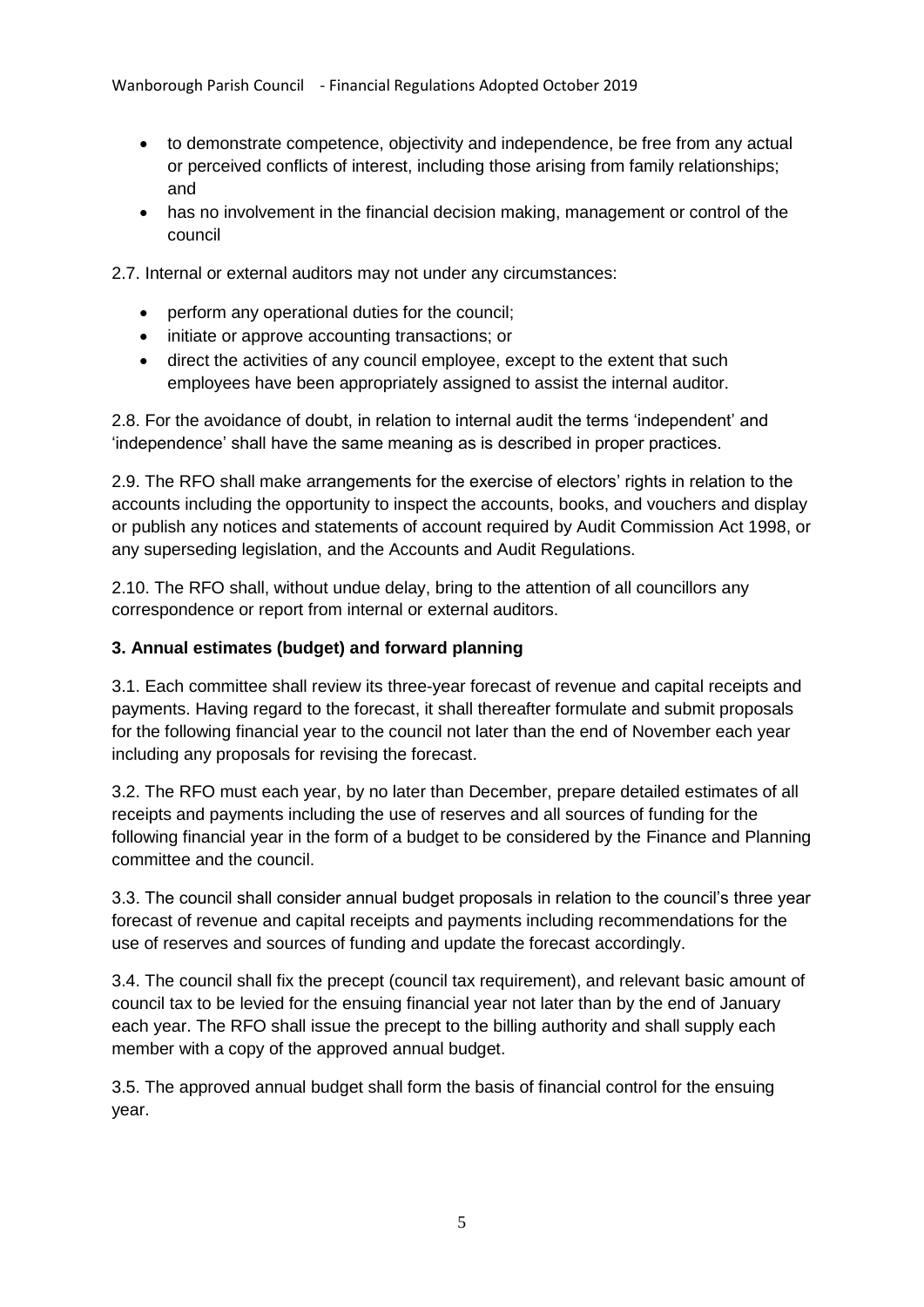Wanborough Parish Council - Financial Regulations Adopted October 2019

# **4. Budgetary control and authority to spend**

4.1. Expenditure on revenue items may be authorised up to the amounts included for that class of expenditure in the approved budget. This authority is to be determined by:

- $\bullet$  the council for all items over £2,500;
- a duly delegated committee of the council for items over £500; or
- the Clerk, in conjunction with Chairman of Council or Chairman of the appropriate committee, for any items below £500.

Such authority is to be evidenced by a minute or by an authorisation slip duly signed by the Clerk, and where necessary also by the appropriate Chairman.

Contracts may not be disaggregated to avoid controls imposed by these regulations.

4.2. No expenditure may be authorised that will exceed the amount provided in the revenue budget for that class of expenditure other than by resolution of the council, or duly delegated committee. During the budget year and with the approval of council having considered fully the implications for public services, unspent and available amounts may be moved to other budget headings or to an earmarked reserve as appropriate ('virement').

4.3. Unspent provisions in the revenue or capital budgets for completed projects shall not be carried forward to a subsequent year.

4.4. The salary budgets are to be reviewed at least annually in October for the following financial year and such review shall be evidenced by a hard copy schedule signed by the Clerk and the Chairman of Council or relevant committee. The RFO will inform committees of any changes impacting on their budget requirement for the coming year in good time.

4.5. In cases of extreme risk to the delivery of council services, the clerk may authorise revenue expenditure on behalf of the council which in the clerk's judgement it is necessary to carry out. Such expenditure includes repair, replacement or other work, whether or not there is any budgetary provision for the expenditure, subject to a limit of £500. The Clerk shall report such action to the chairman as soon as possible and to the council as soon as practicable thereafter.

4.6. No expenditure shall be authorised in relation to any capital project and no contract entered into or tender accepted involving capital expenditure unless the council is satisfied that the necessary funds are available and the requisite borrowing approval has been obtained.

4.7. All capital works shall be administered in accordance with the council's standing orders and financial regulations relating to contracts.

4.8. The RFO shall regularly provide the council with a statement of receipts and payments to date under each head of the budgets, comparing actual expenditure to the appropriate date against that planned as shown in the budget. These statements are to be prepared at least at the end of each financial quarter and shall show explanations of material variances. For this purpose "material" shall be in excess of £100 or 15% of the budget.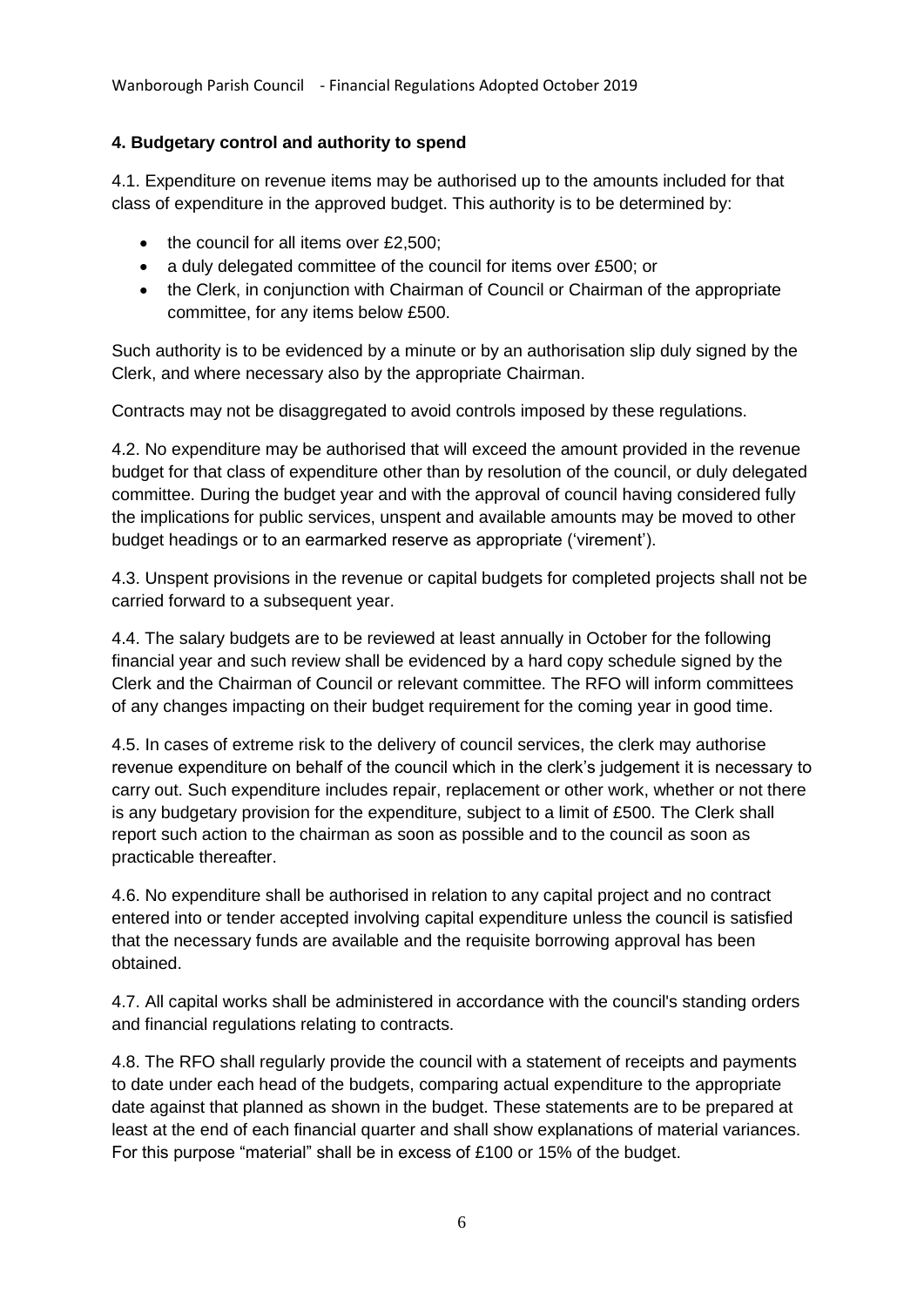4.9. Changes in earmarked reserves shall be approved by council as part of the budgetary control process.

#### **5. Banking arrangements and authorisation of payments**

5.1. The council's banking arrangements, including the bank mandate, shall be made by the RFO and approved by the council; banking arrangements may not be delegated to a committee. They shall be regularly reviewed for safety and efficiency.

5.2. The RFO shall prepare a schedule of payments requiring authorisation, forming part of the Agenda for the Meeting and, together with the relevant invoices, present the schedule to council. The council / committee shall review the schedule for compliance and, having satisfied itself shall authorise payment by a resolution of the council. The approved schedule shall be ruled off and initialled by the Chairman of the Meeting. A detailed list of all payments shall be disclosed within or as an attachment to the minutes of the meeting at which payment was authorised. Personal payments of individual salaries will not be disclosed within the minutes but may be summarised to remove public access to any personal information.

5.3. All invoices for payment shall be examined, verified and certified by the RFO to confirm that the work, goods or services to which each invoice relates has been received, carried out, examined and represents expenditure previously approved by the council.

5.4. The RFO shall examine invoices for arithmetical accuracy and analyse them to the appropriate expenditure heading. The RFO shall take all steps to pay all invoices submitted, and which are in order, at the next available council meeting.

5.5. The Clerk and RFO shall have delegated authority to authorise the payment of items only in the following circumstances:

a) If a payment is necessary to avoid a charge to interest under the Late Payment of Commercial Debts (Interest) Act 1998, and the due date for payment is before the next scheduled Meeting of council, where the Clerk and RFO certify that there is no dispute or other reason to delay payment, provided that a list of such payments shall be submitted to the next appropriate meeting of council;

b) An expenditure item authorised under 5.6 below (continuing contracts and obligations) provided that a list of such payments shall be submitted to the next appropriate meeting of council or

c) fund transfers within the councils banking arrangements up to the sum of £10,000, provided that a list of such payments shall be submitted to the next appropriate meeting of council.

5.6. For each financial year the Clerk and RFO shall draw up a list of due payments which arise on a regular basis as the result of a continuing contract, statutory duty, or obligation (such as but not exclusively) Salaries, PAYE and NI, Superannuation Fund and regular maintenance contracts and the like for which council may authorise payment for the year provided that the requirements of regulation 4.1 (Budgetary Controls) are adhered to,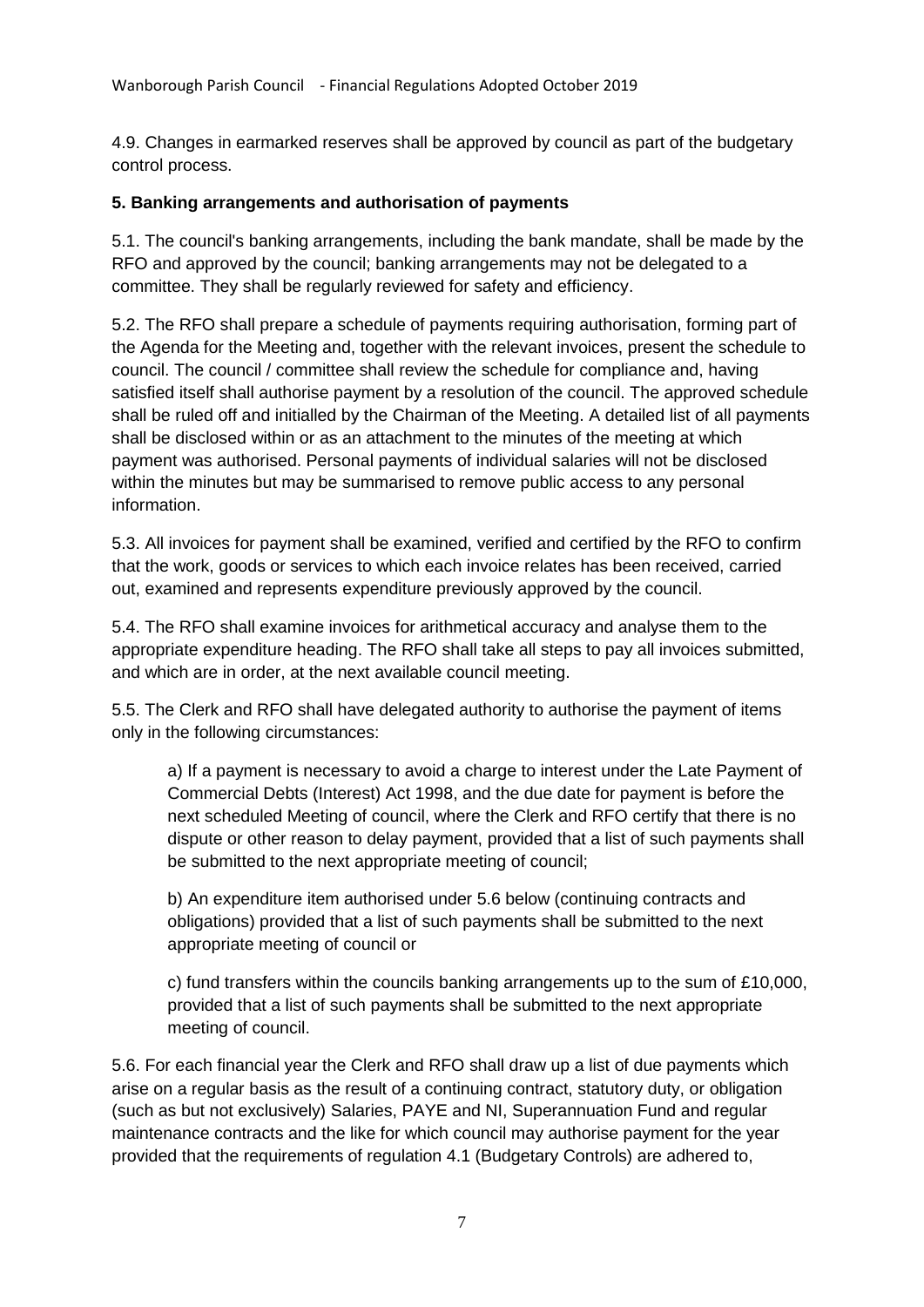provided also that a list of such payments shall be submitted to the next appropriate meeting of council.

5.7. A record of regular payments made under 5.6 above shall be drawn up and be signed by two members on each and every occasion when payment is authorised - thus controlling the risk of duplicated payments being authorised and / or made.

5.8. In respect of grants a duly authorised committee shall approve expenditure within any limits set by council and in accordance with any policy statement approved by council. Any Revenue or Capital Grant in excess of £5,000 shall before payment, be subject to ratification by resolution of the council.

5.9. Members are subject to the Code of Conduct that has been adopted by the council and shall comply with the Code and Standing Orders when a decision to authorise or instruct payment is made in respect of a matter in which they have a disclosable pecuniary or other interest, unless a dispensation has been granted.

5.10. The council will aim to rotate the duties of members in these Regulations so that onerous duties are shared out as evenly as possible over time.

5.11. Any changes in the recorded details of suppliers, such as bank account records, shall be approved in writing by a Member.

#### **6. Instructions for the making of payments**

6.1. The council will make safe and efficient arrangements for the making of its payments.

6.2. Following authorisation under Financial Regulation 5 above, the council, a duly delegated committee or, if so delegated, the Clerk or RFO shall give instruction that a payment shall be made.

6.3. All payments shall be affected by BACs transfer or other instructions to the council's bankers, or otherwise, in accordance with a resolution of council.

6.4. Cheques or orders for payment drawn on the bank account in accordance with the schedule as presented to council or committee shall be signed by two members of council and countersigned by the Clerk, in accordance with a resolution instructing that payment. A member who is a bank signatory, having a connection by virtue of family or business relationships with the beneficiary of a payment, should not, under normal circumstances, be a signatory to the payment in question.

6.5. To indicate agreement of the details shown on the cheque or order for payment with the counterfoil and the invoice or similar documentation, the signatories shall each also initial the cheque counterfoil.

6.6. Cheques or orders for payment shall not normally be presented for signature other than at a council or committee meeting (including immediately before or after such a meeting). Any signatures obtained away from such meetings shall be reported to the council at the next convenient meeting.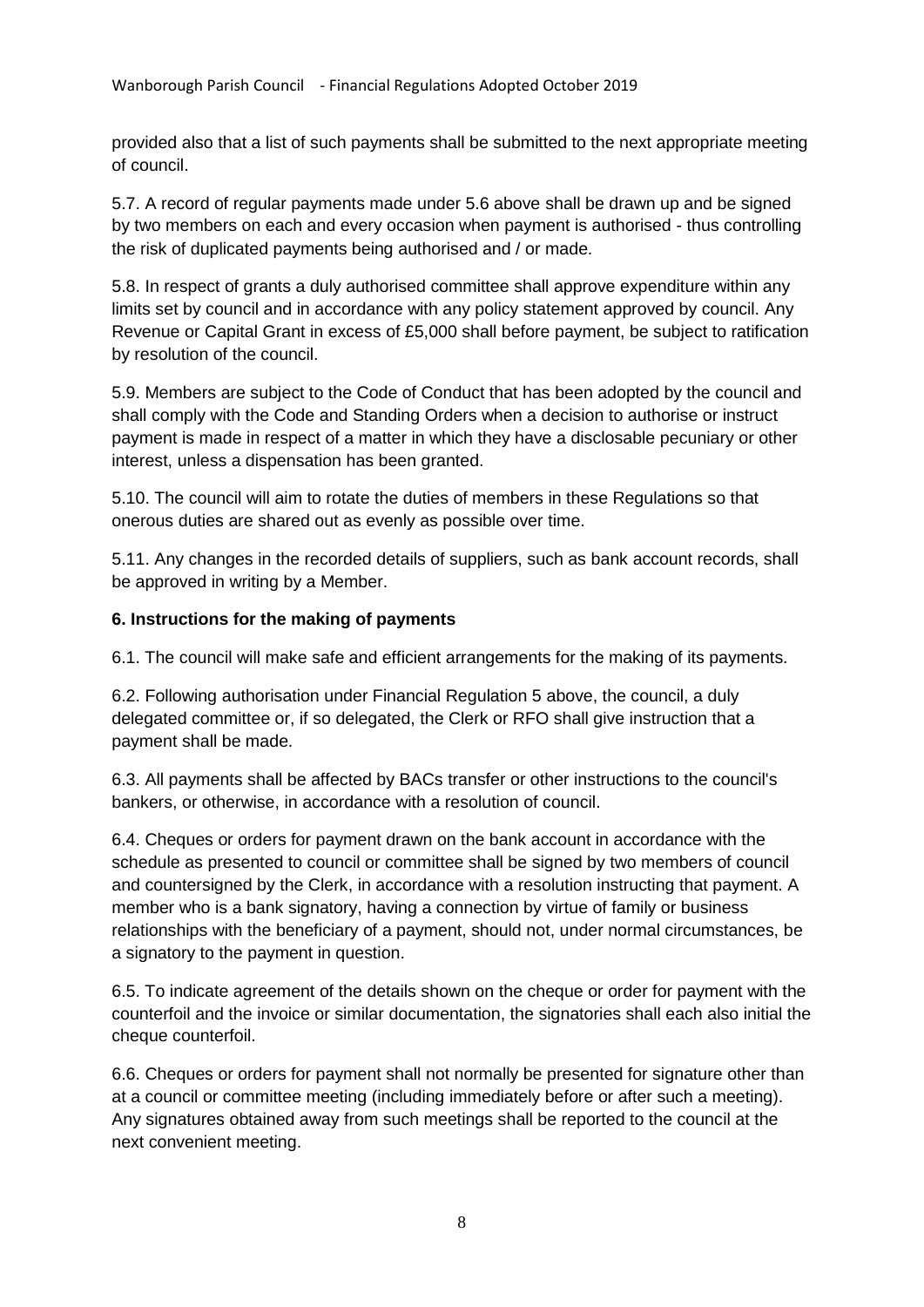6.7. If thought appropriate by the council, payment for utility supplies (energy, telephone and water) and any National Non-Domestic Rates may be made by variable direct debit provided that the instructions are signed by two members and any payments are reported to council as made. The approval of the use of a variable direct debit shall be renewed by resolution of the council at least every two years.

6.8. If thought appropriate by the council, payment for certain items may be made by BACS or CHAPS methods provided that the instructions for each payment are signed, or otherwise evidenced, by two authorised bank signatories, are retained and any payments are reported to council as made.

6.10. If thought appropriate by the council payment for certain items may be made by internet banking transfer provided evidence is retained showing which members approved the payment.

6.11. No employee or councillor shall disclose any PIN or password, relevant to the working of the council or its bank accounts, to any person not authorised in writing by the council or a duly delegated committee.

6.12. Regular back-up copies of the records on any computer shall be made and shall be stored securely away from the computer in question, and preferably off site.

6.13. The council, and any members using computers for the council's financial business, shall ensure that anti-virus, anti-spyware and firewall software with automatic updates, together with a high level of security, is used.

6.14. Where internet banking arrangements are made with any bank, the Clerk shall be appointed as the Service Administrator. The bank mandate approved by the council shall identify a number of councillors who will be authorised to approve transactions on those accounts. The bank mandate will state clearly the amounts of payments that can be instructed by the use of the Service Administrator alone, or by the Service Administrator with a stated number of approvals.

6.16. Access to any internet banking accounts will be directly to the access page (which may be saved under "favourites"), and not through a search engine or e-mail link. Remembered or saved passwords facilities must not be used on any computer used for council banking work. Breach of this Regulation will be treated as a very serious matter under these regulations.

6.17. Changes to account details for suppliers, which are used for internet banking may only be changed on written hard copy notification by the supplier and supported by hard copy authority for change signed by the Clerk. A programme of regular checks of standing data with suppliers will be followed.

# **7. Payment of salaries**

7.1. As an employer, the council shall make arrangements to meet fully the statutory requirements placed on all employers by PAYE and National Insurance legislation. The payment of all salaries shall be made in accordance with payroll records and the rules of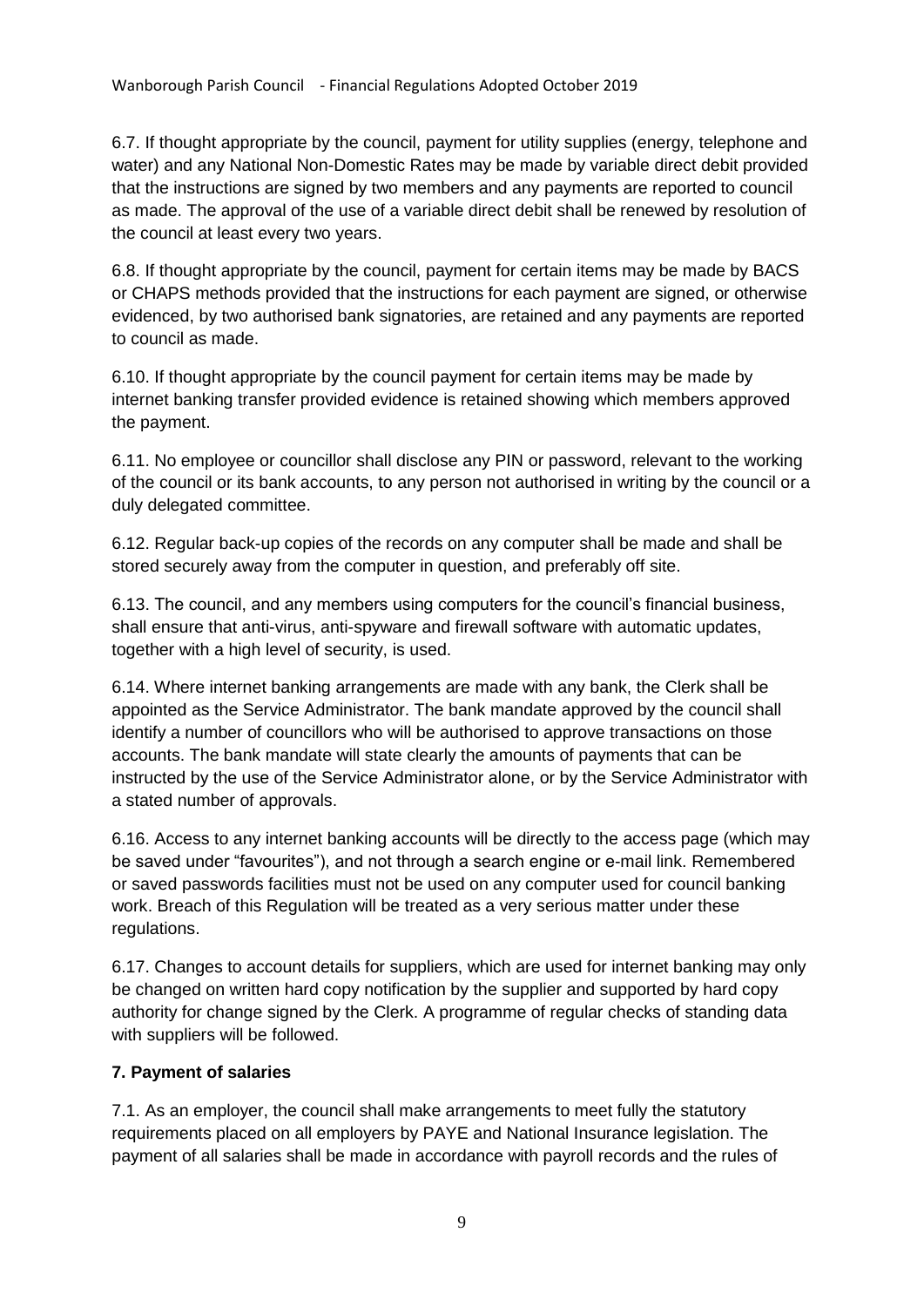PAYE and National Insurance currently operating, and salary rates shall be as agreed by council, or duly delegated committee.

7.2. Payment of salaries and payment of deductions from salary such as may be required to be made for tax, national insurance and pension contributions, or similar statutory or discretionary deductions must be made in accordance with the payroll records and on the appropriate dates stipulated in employment contracts, provided that each payment is reported to the next available council meeting, as set out in these regulations above.

7.3. No changes shall be made to any employee's pay, emoluments, or terms and conditions of employment without the prior consent of the [council] [relevant committee].

7.4. Each and every payment to employees of net salary and to the appropriate creditor of the statutory and discretionary deductions shall be recorded in a separate confidential record (confidential cash book). This confidential record is not open to inspection or review (under the Freedom of Information Act 2000 or otherwise) other than:

a) by any councillor who can demonstrate a need to know;

- b) by the internal auditor;
- c) by the external auditor; or

d) by any person authorised under Audit Commission Act 1998, or any superseding legislation.

7.5. The total of such payments in each calendar month shall be reported with all other payments as made as may be required under these Financial Regulations, to ensure that only payments due for the period have actually been paid.

7.6. An effective system of personal performance management should be maintained for the senior officers.

7.7. Any termination payments shall be supported by a clear business case and reported to the council. Termination payments shall only be authorised by council.

7.8. Before employing interim staff, the council must consider a full business case.

# **8. Loans and investments**

8.1. All borrowings shall be affected in the name of the council, after obtaining any necessary borrowing approval. Any application for borrowing approval shall be approved by Council as to terms and purpose. The application for borrowing approval, and subsequent arrangements for the loan shall only be approved by full council.

8.2. Any financial arrangement which does not require formal borrowing approval from the Secretary of State/Welsh Assembly Government (such as Hire Purchase or Leasing of tangible assets) shall be subject to approval by the full council. In each case a report in writing shall be provided to council in respect of value for money for the proposed transaction.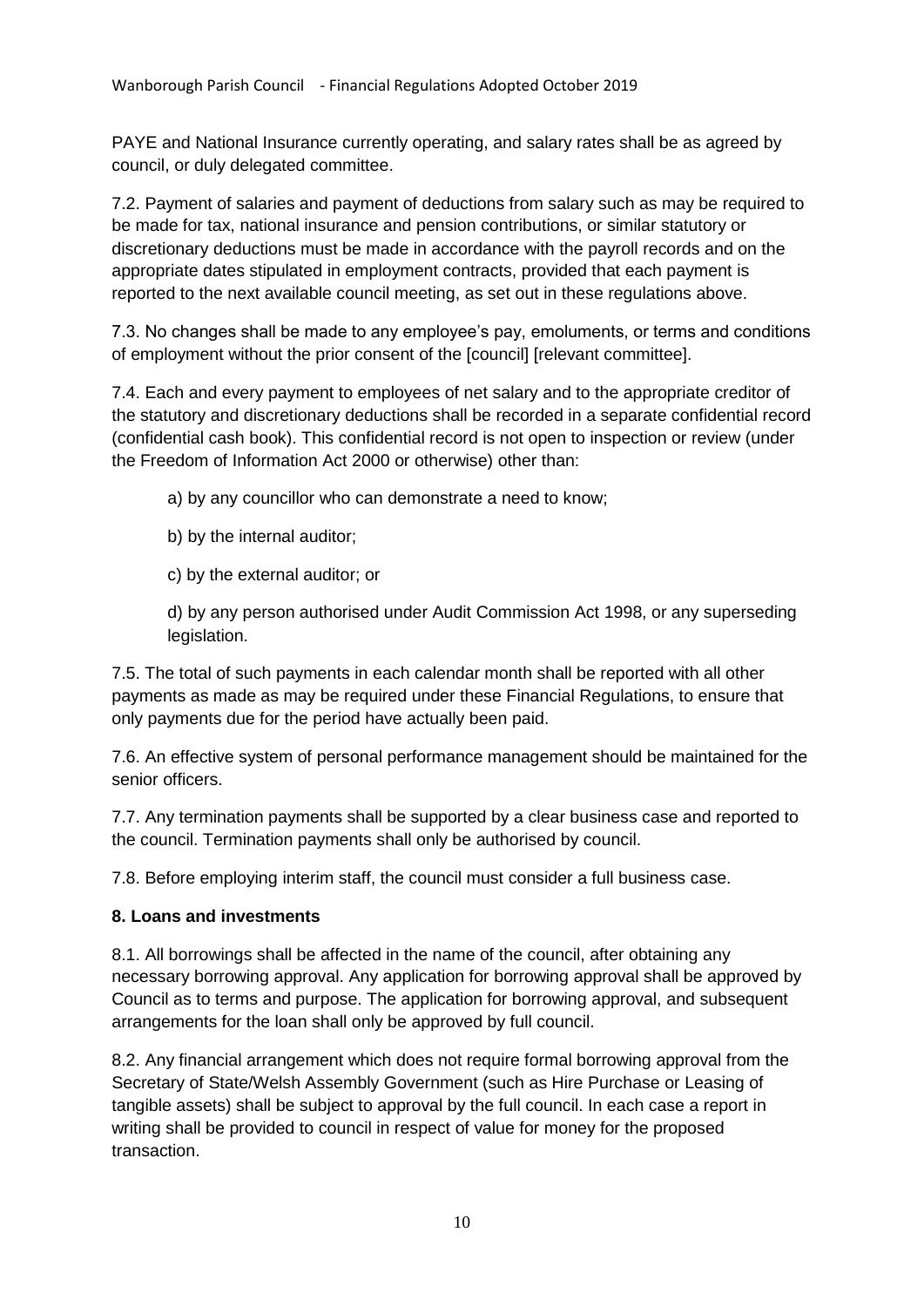8.3. The council will arrange with the council's banks and investment providers for the sending of a copy of each statement of account to the Chairman of the council at the same time as one is issued to the Clerk or RFO.

8.4. All loans and investments shall be negotiated in the name of the council and shall be for a set period in accordance with council policy.

8.5. The council shall consider the need for an Investment Strategy and Policy which, if drawn up, shall be in accordance with relevant regulations, proper practices and guidance. Any Strategy and Policy shall be reviewed by the council at least annually.

8.6. All investments of money under the control of the council shall be in the name of the council.

8.7. All investment certificates and other documents relating thereto shall be retained in the custody of the RFO.

8.8. Payments in respect of short term or long-term investments, including transfers between bank accounts held in the same bank, or branch, shall be made in accordance with Regulation 5 (Authorisation of payments) and Regulation 6 (Instructions for payments).

#### **9. Income**

9.1. The collection of all sums due to the council shall be the responsibility of and under the supervision of the RFO.

9.2. Particulars of all charges to be made for work done, services rendered or goods supplied shall be agreed annually by the council, notified to the RFO and the RFO shall be responsible for the collection of all accounts due to the council.

9.3. The council will review all fees and charges at least annually, following a report of the Clerk.

9.4. Any sums found to be irrecoverable and any bad debts shall be reported to the council and shall be written off in the year.

9.5. All sums received on behalf of the council shall be banked intact as directed by the RFO. In all cases, all receipts shall be deposited with the council's bankers with such frequency as the RFO considers necessary.

9.6. The origin of each receipt shall be entered on the paying-in slip.

9.7. Personal cheques shall not be cashed out of money held on behalf of the council.

9.8. The RFO shall promptly complete all quarterly VAT Returns and submit by the deadline following after the quarter end.

9.9. Where any significant sums of cash are regularly received by the council, the RFO shall take such steps as are agreed by the council to ensure that more than one person is present when the cash is counted in the first instance, that there is a reconciliation to some form of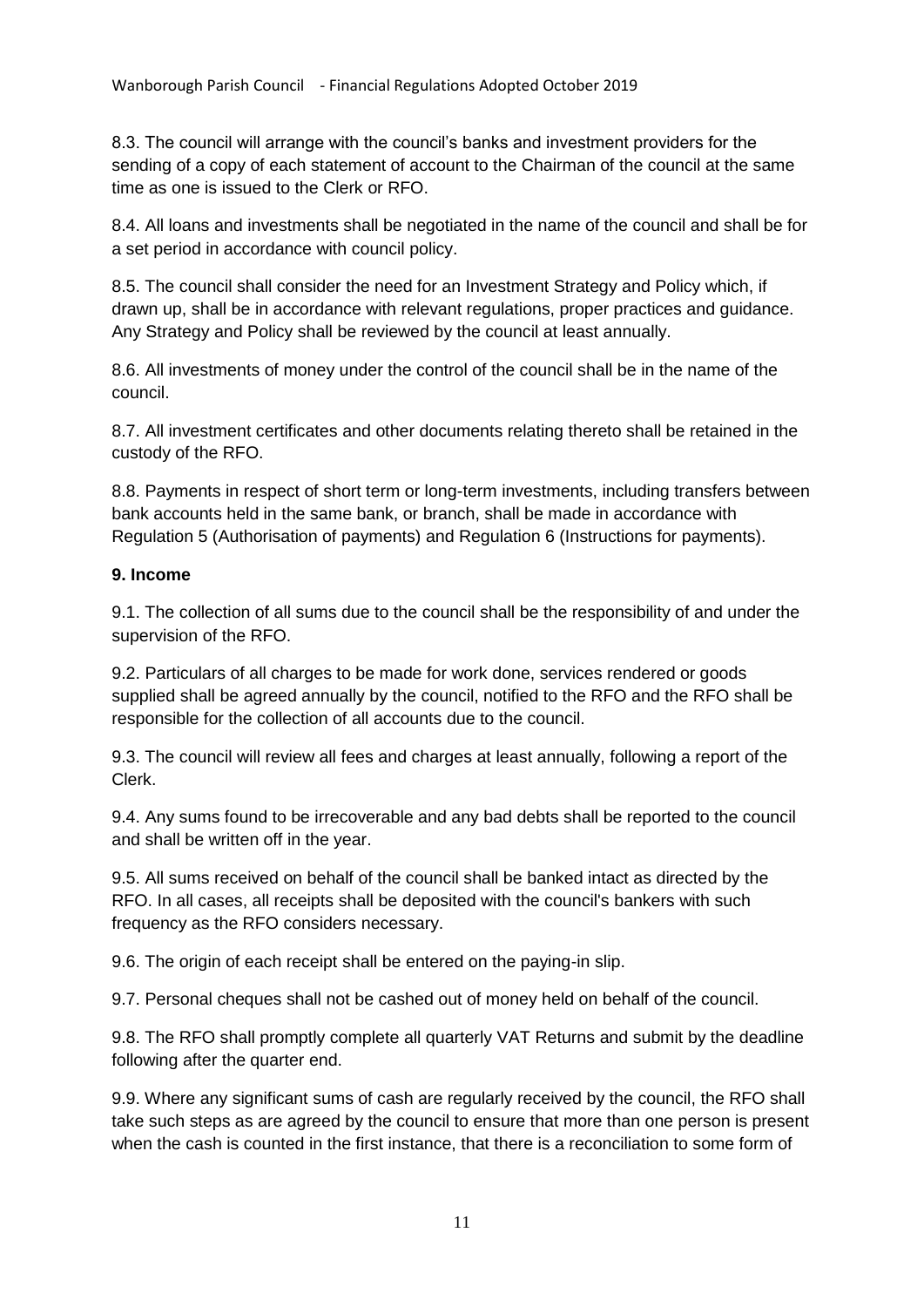control such as ticket issues, and that appropriate care is taken in the security and safety of individuals banking such cash.

#### **10. Orders for work, goods and services**

10.1. An official order or letter shall be issued for all work, goods and services unless a formal contract is to be prepared or an official order would be inappropriate. Copies of orders shall be retained.

10.2. Order books shall be controlled by the RFO.

10.3. All members and officers are responsible for obtaining value for money at all times. An officer issuing an official order shall ensure as far as reasonable and practicable that the best available terms are obtained in respect of each transaction, usually by obtaining three or more quotations or estimates from appropriate suppliers, subject to any de minimis provisions in Regulation 11.1 below.

10.4. A member may not issue an official order or make any contract on behalf of the council.

10.5. The RFO shall verify the lawful nature of any proposed purchase before the issue of any order, and in the case of new or infrequent purchases or payments, the RFO shall ensure that the statutory authority shall be reported to the meeting at which the order is approved so that the minutes can record the power being used.

#### **11. Contracts**

11.1. Procedures as to contracts are laid down as follows:

a) Every contract shall comply with these financial regulations, and no exceptions shall be made otherwise than in an emergency provided that this regulation need not apply to contracts which relate to items (i) to (vi) below:

i. for the supply of gas, electricity, water, sewerage and telephone services;

ii. for specialist services such as are provided by legal professionals acting in disputes;

iii. for work to be executed or goods or materials to be supplied which consist of repairs to or parts for existing machinery or equipment or plant;

iv. for work to be executed or goods or materials to be supplied which constitute an extension of an existing contract by the council;

v. for additional audit work of the external auditor up to an estimated value of £500 (in excess of this sum the Clerk and RFO shall act after consultation with the Chairman and Vice Chairman of council); and

vi. for goods or materials proposed to be purchased which are proprietary articles and / or are only sold at a fixed price.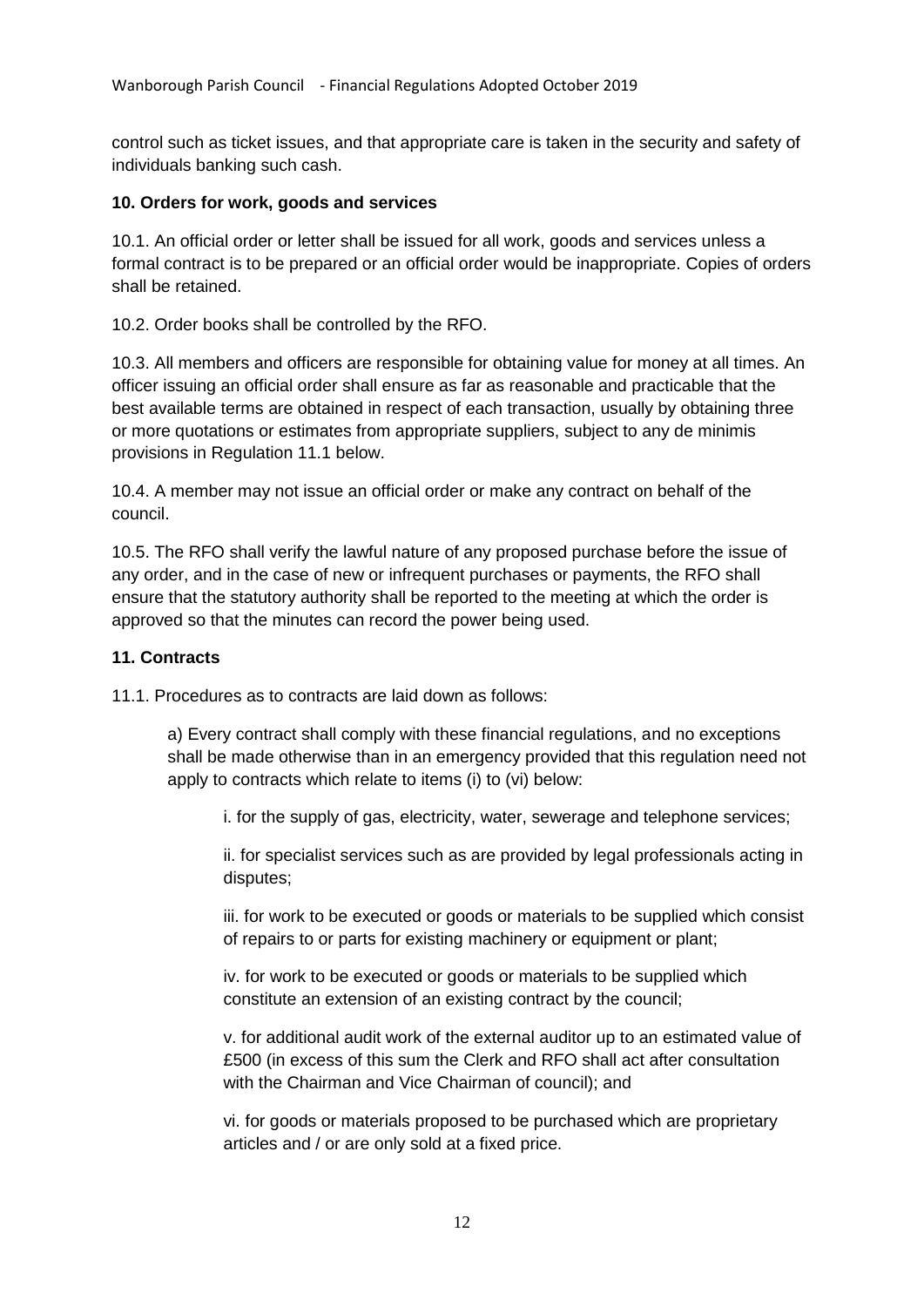b) Where the council intends to procure or award a public supply contract, public service contract or public works contract as defined by The Public Contracts Regulations 2015 ("the Regulations") which is valued at £25,000 or more, the council shall comply with the relevant requirements of the Regulations<sup>1</sup>.

c) The full requirements of The Regulations, as applicable, shall be followed in respect of the tendering and award of a public supply contract, public service contract or public works contract which exceed thresholds in The Regulations set by the Public Contracts Directive 2014/24/EU (which may change from time to time)<sup>2</sup>.

d) When applications are made to waive financial regulations relating to contracts to enable a price to be negotiated without competition the reason shall be embodied in a recommendation to the council.

e) Such invitation to tender shall state the general nature of the intended contract and the Clerk shall obtain the necessary technical assistance to prepare a specification in appropriate cases. The invitation shall in addition state that tenders must be addressed to the Clerk in the ordinary course of post. Each tendering firm shall be supplied with a specifically marked envelope in which the tender is to be sealed and remain sealed until the prescribed date for opening tenders for that contract.

f) All sealed tenders shall be opened at the same time on the prescribed date by the Clerk in the presence of at least one member of council.

g) Any invitation to tender issued under this regulation shall be subject to Standing Orders 18.c and shall refer to the terms of the Bribery Act 2010.

h) When it is to enter into a contract of less than £25,000 in value for the supply of goods or materials or for the execution of works or specialist services other than such goods, materials, works or specialist services as are excepted as set out in paragraph (a) the Clerk or RFO shall obtain 3 quotations (priced descriptions of the proposed supply); where the value is below £3,000 and above £100 the Clerk or RFO shall strive to obtain 3 estimates. Otherwise, Regulation 10.3 above shall apply.

i) The council shall not be obliged to accept the lowest or any tender, quote or estimate.

j) Should it occur that the council, or duly delegated committee, does not accept any tender, quote or estimate, the work is not allocated and the council requires further pricing, provided that the specification does not change, no person shall be permitted to submit a later tender, estimate or quote who was present when the original decision-making process was being undertaken.

**.** 

<sup>1</sup> The Regulations require councils to use the Contracts Finder website to advertise contract opportunities, set out the procedures to be followed in awarding new contracts and to publicise the award of new contracts

 $2$  Thresholds currently applicable are:

a) For public supply and public service contracts 209,000 Euros (£181,302)

b) For public works contracts 5,225,000 Euros (£4,551,413)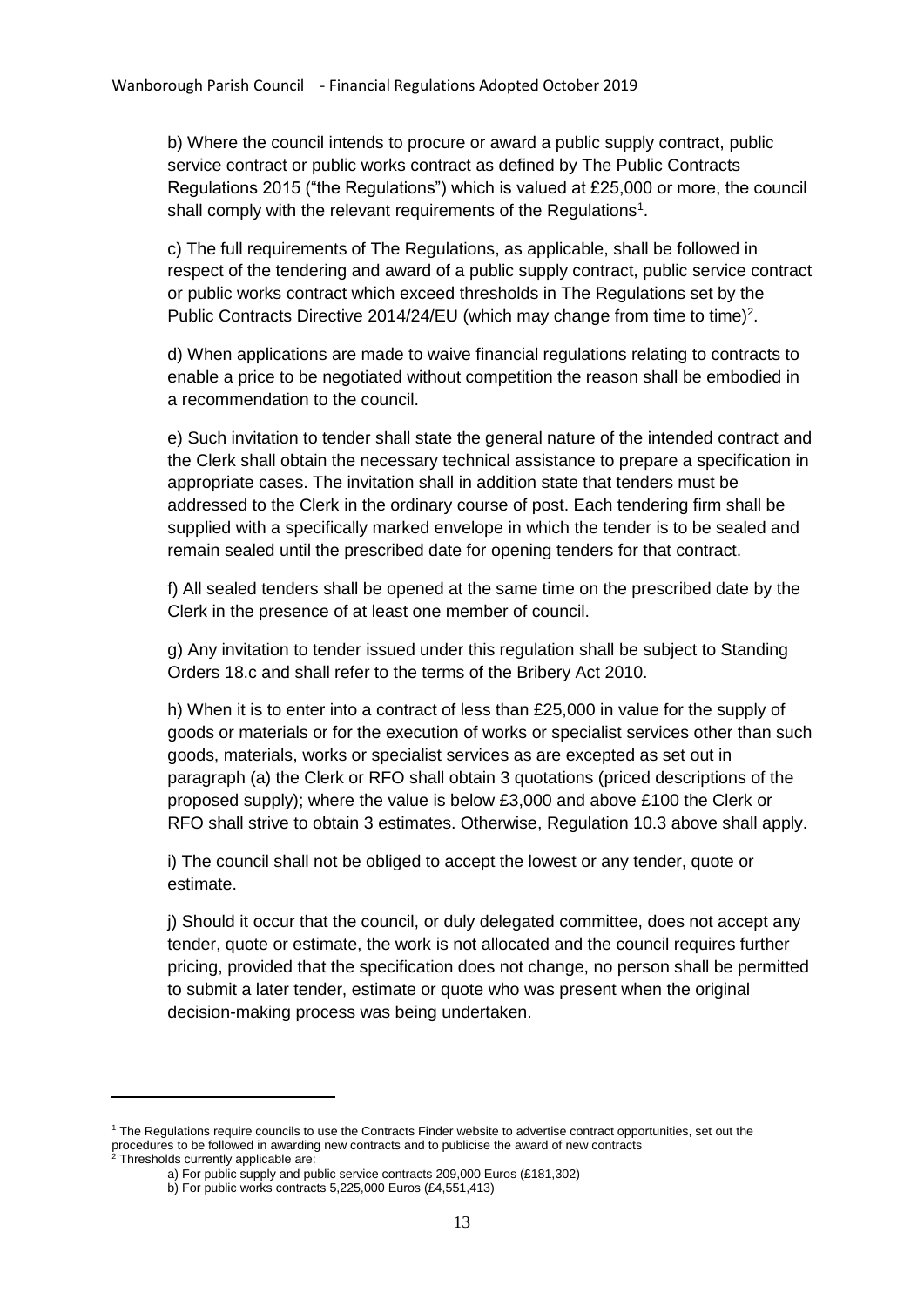# **12. Assets, properties and estates**

12.1. The Clerk shall make appropriate arrangements for the custody of all title deeds and Land Registry Certificates of properties held by the council. The RFO shall ensure a record is maintained of all properties held by the council, recording the location, extent, plan, reference, purchase details, nature of the interest, tenancies granted, rents payable and purpose for which held in accordance with Accounts and Audit Regulations.

12.2. No tangible moveable property shall be purchased or otherwise acquired, sold, leased or otherwise disposed of, without the authority of the council, together with any other consents required by law, save where the estimated value of any one item of tangible movable property does not exceed [£250].

12.3. No real property (interests in land) shall be sold, leased or otherwise disposed of without the authority of the council, together with any other consents required by law. In each case a report in writing shall be provided to council in respect of valuation and surveyed condition of the property (including matters such as planning permissions and covenants) together with a proper business case (including an adequate level of consultation with the electorate).

12.4. No real property (interests in land) shall be purchased or acquired without the authority of the full council. In each case a report in writing shall be provided to council in respect of valuation and surveyed condition of the property (including matters such as planning permissions and covenants) together with a proper business case (including an adequate level of consultation with the electorate).

12.5. Subject only to the limit set in Regulation 14.2 above, no tangible moveable property shall be purchased or acquired without the authority of the full council. In each case a report in writing shall be provided to council with a full business case.

12.6. The RFO shall ensure that an appropriate and accurate Register of Assets and Investments is kept up to date. The continued existence of tangible assets shown in the Register shall be verified at least annually, possibly in conjunction with a health and safety inspection of assets.

#### **13. Insurance**

13.1. Following the annual risk assessment (per Regulation 14), the RFO shall effect all insurances and negotiate all claims on the council's insurers in consultation with the Clerk.

13.2. The Clerk shall give prompt notification to the RFO of all new risks, properties or vehicles which require to be insured and of any alterations affecting existing insurances.

13.3. The RFO shall keep a record of all insurances effected by the council and the property and risks covered thereby and annually review it.

13.4. The RFO shall be notified of any loss liability or damage or of any event likely to lead to a claim, and shall report these to council at the next available meeting.